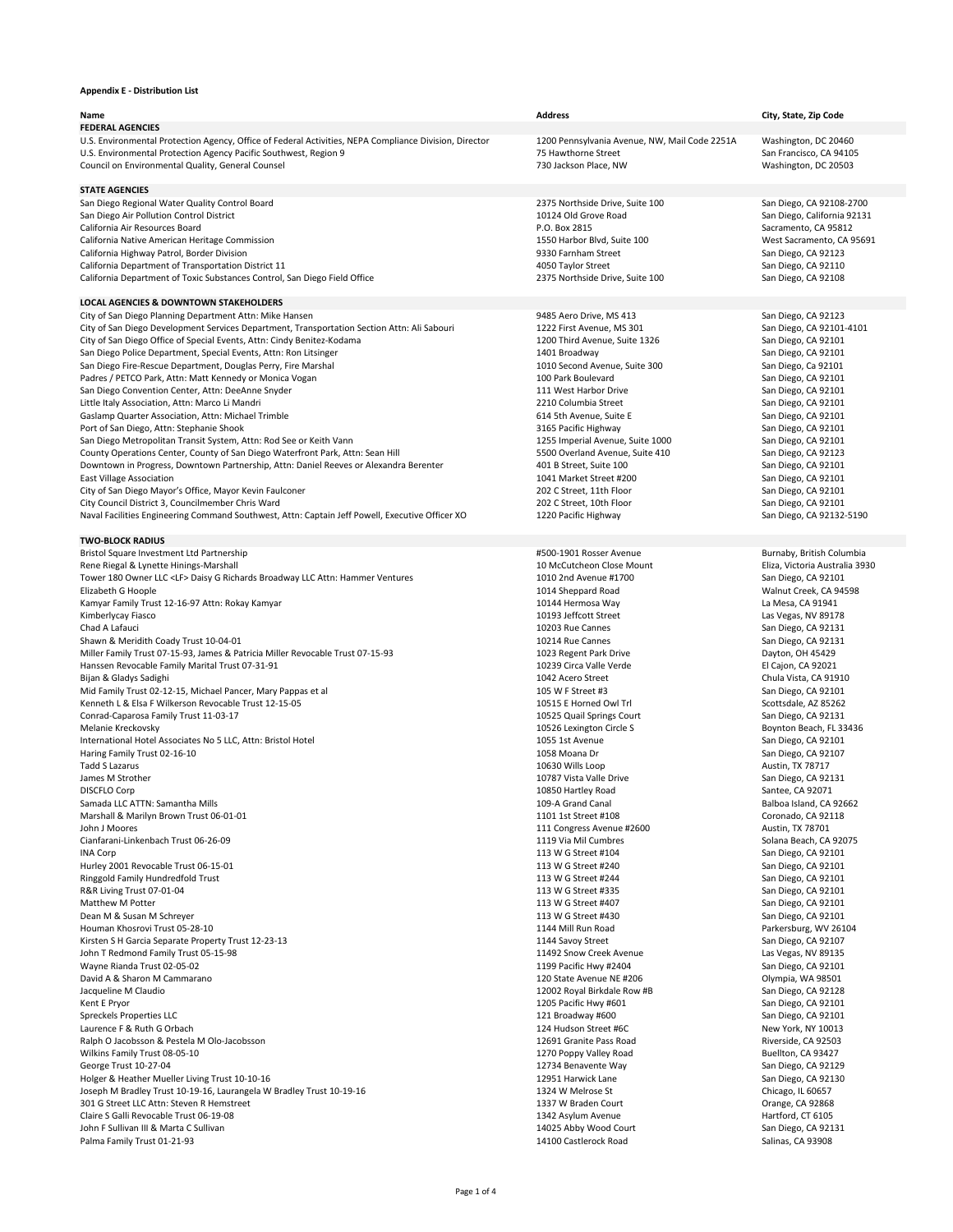Puca Living Trust 09-24-05, Jason E Puca 20229 **1425 Cortina Circle** 25 Cortina Circle 2020 Escondido, CA 92029 Joseph & Lisa F Rotunda 1444 Buckingham Gate Blvd #F Cuyahoga Falls, OH 44221 Roger A & Ruth G Sedjo Tucson, AZ 85737 Allen Property Trust New States of the Sellevue, WA 98005 Allen Property Trust 1457 130th Avenue NE Rellevue, WA 98005 Genesis Properties LLC 14662 Encendido San Diego, CA 92127 Palazzo De Cielo Trust 07-12-10 1494 Union Street #1002 San Diego, CA 92101 Charles & Victoria McDonnell Revocable Trust **151 Library Street** 151 Library Street Mystic, CT 6355 Jorge A Jimenez 1515 Live Oak Street Chula Vista, CA 91913 Lars Hungerford 15467 Pinehurst Place San Diego, CA 92131 William W Pickavance Jr & Nancy M Pickavance 1555 Viejo Road 1555 Viejo Road League City, TX 77573 Susan N Fowler **15644 Kingman Road** Poway, CA 92064 Larry Solters Living Trust 02-18-88 Attn: Gelfand Rennert & Feldman 15821 Ventura Blvd #270 Encino, CA 91436 Intervivos Kendall Trust 08-09-88 & Terrie Vorono Family Trust 03-09-05 et al, Attn: Lik Realty I 1603 Hacienda Drive El Cajon, CA 92020 Adina P Rosenthal Trust 08-27-98 **16301 Typhoon Lane** 16301 Typhoon Lane **16301 Typhoon Lane** Huntington Beach, CA 92649 Wayne Leslie 1633 Crest Drive Encinitas, CA 92024 Charles P Royce Living Trust 01-12-11 2002 72 2009 16669 Charmel Lane 2008 16669 Charmel Lane Pacific Plsds, CA 90272 Lions Community Service Corp 17150 Via Del Campo #307 San Diego, CA 92127 Saji & Rekha Vettiyil Family Revocable Trust 01-30-17 1725 W Placita Sin Parada Sahuarita, AZ 85629 Renata Fernandez Coronado, CA 92118 Steven V & Cynthia A Nickus **El Centro, CA 92243** and Steven V & Cynthia A Nickus 1775 S 23rd Street El Centro, CA 92243 Raymond Tah Sheng Hsu & Yi Ying Lee 1778 Pennacook Court 17775 Pennacook Court San Diego, CA 92127 Stephen J & Carol R Sperco Chicago, IL 60611 Sudman Family Trust 08-23-16 **1811 Bidwell Way** 1811 Bidwell Way Sacramento, CA 95818 Donald & Christine M Zuk 1813 N Poinsettia Avenue 1813 N Poinsettia Avenue Manhattan Beach, CA 90266 Welch Family Trust 08-21-89 1820 Avenida Del Mundo #706 Coronado, CA 92118 Maribeth Koslow Revocable Trust Coronado, CA 92118 Waller State Street LLC, Waller Management Co LLC and the Communication of the Contemporary Park E #900 Los Angeles, CA 90067 May Family Trust 12-28-00 Villa Park, CA 92861 Paladion Investment LLC, ATTN: Richard Weir 1901 Rosser Avenue Ste 500 Burnaby B C V5C-6S3, Canada John & Diana Earnhart Family Trust 04-22-88, Earnhart Family Trust 02-25-98 19126 Calle Teresa Murrieta, CA 92562 James J Stakem 19936 Interlachen Circle Ashburn, VA 20147 U S Grant Hotel San Diego LLC ATTN: Troy Graves **2 States 2 Allen and States 2 Allen and States 2 Allen and States 2 Kwaaypaay Court** El Cajon, CA 92019 David F & Domelia S Gonzales 2004 Erie Street Street San Diego, CA 92110 Alireza Alivandivafa 2055 San Onofre Drive Camarillo, CA 93012 Jasmine Man-Hung Chow Family Trust 12-21-15 **2100 Waterside Drive** 2100 Waterside Drive Chula Vista, CA 91913 Angela T Liu Bypass Trust 06-19-16 2113 Caminito San Martin La Jolla, CA 92037 J H A W Family Trust 02-17-15 2116 E Norwood Street Mesa, AZ 85213 William R & Ruthanne M Fisher 20 Strategies and the settlement of the controller controller and the controller of the controller controller and the controller controller and the controller controller controller and the con Frances P S Newell 2230 Ross Avenue El Centro, CA 92243 Royster Building Family Ltd Partnership **Exercise 2006** 2234 6th Avenue San Diego, CA 92101 Stephen C Lessard New York, NY 10003 Tsai Chen Hsu 22802 Skyview Way Laguna Niguel, CA 92677 Gerald L Smithson **2323 N** Central Avenue #2104 Phoenix, AZ 85004 Oboyle-Litman Family Trust 06-01-94 **2333 Birchfield Street** 2333 Birchfield Street Simi Valley, CA 93065 Investcal Renaissance LP C/O Investical Realty Corp 2333 Camino Del Rio S #220 San Diego, CA 92108 ELS Capital LLC 2351 N Greyrock Road Laporte, CO 80535 Peter & Barbara Kohn **25 Windsor Isle Drive** 25 Windsor Isle Drive 25 Windsor Isle Drive Longwood, FL 32779 Sara, Khalid & Amena Yunus 25751 Encanto Court 25751 Encanto Court Laguna Hills, CA 92653 Luis J L Cantu & Estela R Botello Spring, TX 77389 Winifred E Taggart Revocable Living Trust 2615 Camino Del Rio S #105 San Diego, CA 92108 Mark A & Deborah L Lindner 2645 Railroad Street #352 Pittsburgh, PA 15222 College Inn Irrevocable Trust 06-20-97, College Inn Partnership LP et al Attn: James H Kennedy 2658 Del Mar Heights Road #547 Del Mar, CA 92014 John F & Melinda G Shega Family Trust 10-12-10 <br>2710 Health Center Drive San Diego, CA 92123 Bryan Chermiss **Example 272 Greenwood Place Bonita, CA 91902 Bonita**, CA 91902 Huber Family Credit Shelter Trust 2821 Paxton Court San Diego, CA 92154 Katherine M Feick, Feick Family 2013 Trust 12-23-13 **2847 Berkshire Road** Cleveland Heights, OH 44118 Frank W Berry Jr **Merced, CA 95348** Prank W Berry Jr **Merced, CA 95348** Don & Jodee Fulton Family Trust 02-23-00 2926 Xellogg Street #B12 San Diego, CA 92106 Clark/Moldenhauer Trust 09-18-90 Attn: Michael B Clark & Cory D Moldenhauer 2934 Paseo Cazador Carlsbad, CA 92009 Dickson Trust 09-17-03 **Sand Access 17 and Access 18 and Access 17 and Access 17 and Access 17 and Access 17 and Access 17 and Access 17 and Access 17 and Access 17 and Access 17 and Access 17 and Access 17 and Access 17 a** Scanlan Family Trust 04-01-03 **Scanlan Family Trust 04-01-03** 30 Raindance Road Sandia Park, NM 87047 Arnold & Diana Thackray Living Trust 05-12-11 2000 Pittsboro, NC 27312 Clive & Zahra Freeman 301 Hidden Pines Road Del Mar, CA 92014 Jeffrey S Cameron 30963 Via La Cresta Rch Palos Vrd, CA 90275 Wendy Helberg Trust 12-07-15 **Temecula**, CA 92591 Allen Graham Inc 3100 Brant Street San Diego, CA 92103 Mitchell Family Trust 01-03-11 3120 Goldsmith Street San Diego, CA 92106 Maria E G Rigoli Trust 08-17-11 2012 12:37 12 2012 12:3149 N Willow Creek Drive Tucson, AZ 85712 Charles/Kartagener Trust 09-26-12 Attn: Stacey Kartagener 315 S Coast Hwy #U200 Encinitas, CA 92024 Bypass Trust, Survivors Trust Attn: Rosemary P Easley 3184 Parkside Drive 3184 Parkside Drive San Bernardino, CA 92404 Miguel Losada 3250 El Cajon Blvd San Diego, CA 92104 Edward F & Natalie M McCoy, Scott K Reilly **According the Control of Control** 3305 Jasmine Place Escondido, CA 92025 Anthony Ramirez **1986** CA 93711 **Anthony Ramirez 1986** CA 93711 Todd L Dempsey Trust 05-15-92 350 W Vereda Sur Palm Springs, CA 92262 Maurer Shev Family Trust 09-29-16 3525 Lebon Drive #319 San Diego, CA 92122 Ecronan Trust 01-11-06 San Diego, CA 92104 Robert S & Rebecca J Horowitz Family Trust 08-30-06 3750 Las Vegas Blvd S #4004 Las Vegas, NV 89158 Charles Hoyt Separate Property Trust 10-14-08 3751 Corral Canyon Road Bonita, CA 91902 Adasta Living Trust 02-14-02 **San Diego, CA 92117** 3755 Boone Court San Diego, CA 92117 Elaine Land Revocable Trust 05-24-84 38180 Del Webb Blvd #57 Palm Desert, CA 92211 Paul C Bruggemans & Omar Haddedou Joint Revocable Living Trust 07-05-14 385 W Tahquitz Canyon Way Palm Springs, CA 92262 Neil Family Trust 11-05-82, Joe Abdelnour and San Diego, CA 92109 Sayside Walk San Diego, CA 92109

**Name Address City, State, Zip Code**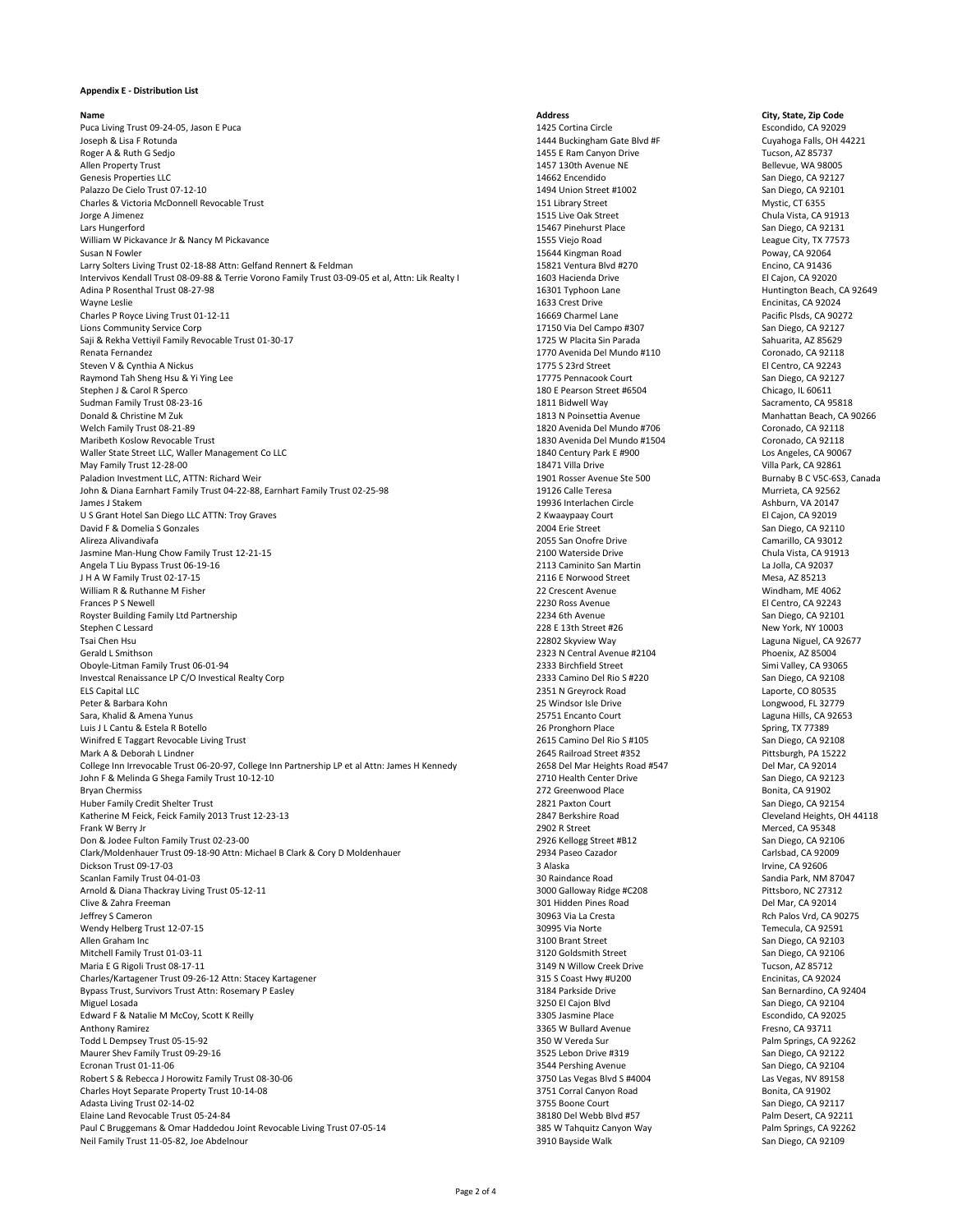R E Hazard Contracting Company San Diego, CA 92101 Shapery Holdings LP <LF> Diamondrock San Diego Owner LLC 402 W Broadway #1050 San Diego, CA 92101 Parrent Family 1992 Trust 07-23-92 **Accord Parrow Community 1992 Trust 07-23-92** 421 Serpentine Drive Del Mar, CA 92014 Debaca Family Trust 4242 Cartulina Road San Diego, CA 92124 Elizabeth J Choonoo 4267 Los Palos Avenue Palo Alto, CA 94306 Marc F McEachern 443 Hoala Drive Kihei, HI 96753 Meola Family Trust 04-09-18 **Accord 19 12 12:33 12:34 Additional Accord 10 12:34th Street** Manhattan Beach, CA 90266 Timothy C & Elizabeth B Smith Revocable Trust 04-17-08 45 Camielle Court Sedona, AZ 86336 Robert McNeill 455 E 86th Street #24A New York, NY 10028 Reisin Family Trust 11-08-97 **Access 11-08-97** 2014 12:33 Santa Rosa Avenue **Access 2014** 2015 Santa Rosa Avenue Chih Cheng Fang & Robin Kuo Shu-Hua Family Trust 07-08-03 46-6F Zhong Shan North Road, Section 6 Lane 405 Taipei, Taiwan TW 11155 Grace T Moe Living Trust 08-04-03, Cynthia L Derrico Trust 08-04-03 et al 4700 Connecticut Avenue NW #407 Washington DC 20008 John M Linville Jr Trust 06-23-14 4808 N 24th Street #1323 Phoenix, AZ 85016 Peter & Kathleen Z Jones **Accord 2 Setting 2 ASAS EXOKANEE Bay Court** Coeur D Alene, ID 83814 Mark E Kramer **Access 1980 Properties Access 19950 E Palomino Road** Phoenix, AZ 85018 Basciano Family Trust 09-26-07 **Subset of the Controller of the Controller Controller Subset of the Controller Subset of the Controller Subset of the Dove Canyon, CA 92679** Hilary J Vrem Trust 10-03-08 San Diego, CA 92101 Srole Family Trust 09-24-04 **Show Agoura Hills, CA 91301** 5021 Ambridge Drive **Agoura Hills, CA 91301** Columbia Tower <LF> City of San Diego, G and K Mgmt 61 Columbia Tower <LF> City of San Diego, G and K Mgmt 61 Culver City, CA 90230 Market Street Square LP Attn: Michael Drandell 5150 Overland Avenue Culver City, CA 90230 SGKC4 Apartments LP 61 Culver City, CA 30230 Lei Zhang C/O New West Property Mgmt 61 November 2021 101 November 2021 101 November 2021 102 San Diego, CA 92101 Patrick J Harrison & Eleanor W Lynch Living Trust 01-15-93 5260 Remington Road San Diego, CA 92115 McDonald Family Trust 12-29-94 **San Diego, CA 92116** 5289 Canterbury Drive 5289 Canterbury Drive San Diego, CA 92116 Mark & Kimberly Huang Coronado, CA 92118 Johnathan R Rolfo 5321 Lillian Street Houston, TX 77007 Iryna Vouk Trust 12-15-14 536 Kiley Road Chula Vista, CA 91910 R K R Dlfy LP San Diego, CA 92121 Ansar M Haroun 5475 Bragg Street 5475 Bragg Street 5475 Bragg Street 5475 Bragg Street 5475 Bragg Street 55475 Bragg Street 55475 Bragg Street 55475 Bragg Street 556 San Diego, CA 92122 Westgate Hotel Co 550 E South Temple 550 E South Temple Salt Lake City, UT 84102 Ali A & Lidia Diba 550 Front Street #2601 San Diego, CA 92101 Thian S Kheoh Trust 04-30-10 San Diego, CA 92101 Payne Family Trust 07-24-07 San Diego, CA 92111 Kenneth & Mona Earnest Family Survivors Trust 05-08-96 5767 Jeanette Avenue 5767 Jeanette Avenue La Mesa, CA 91942 Mary L Blansett **Example 2018** Chula Vista, CA 91910 Lechtenberg Family Trust 02-05-86 5920 Friars Road #212 San Diego, CA 92108 Schechtman-Tourangeau Family 2005 Trust 04-08-05 5955 5954 Caminito Cardelina Cardelina La Jolla, CA 92037 Yehudi & Pam Gaffen Family Trust 03-18-88 5960 Cornerstone Court W #100 San Diego, CA 92121 Robert D Poole (Dp), Susan K Smith (Dp)  $6001$  Gorrion Street NW Albuquerque, NM 87120 Hope L Wiley 2003 Family Trust 11-11-97 **Exercise 2003** Family Trust 11-11-97 **601 1st Street** Coronado, CA 92118 Jeremiah B Robins Trust 07-14-81 C/O the Robbins Group 6050 Santo Road #190 Santo Road #190 San Diego, CA 92124 The Geo Group Inc ATTN Tax Dept **621 NW 53rd Street #700** 621 NW 53rd Street #700 **Boca Raton, FL 33487** David M & Lisa J Roth Joint Living Trust 09-11-08 extending the San Diego, CA 92101 630 1st Avenue San Diego, CA 92101 Helga F Leonhardt Trust 01-06-93 **640 San Elijo Street** 640 San Elijo Street 540 San Diego, CA 92106 Matthew Duncan San Diego, CA 92120 Berman Family Trust 08-04-04 **6482** Cardeno Drive 6482 Cardeno Drive Campus Canadia, CA 92037 Germiniano F & Angeles M Tubao **657 10th Street** 657 10th Street 657 10th Street 657 10th Street 657 10th Street Jennifer L Carrico Qualified Personal Residence 2012 Trust 12-05-12 et al 66 Acacia Drive 66 Acacia Drive Atherton, CA 94027 D & L Cohn Family Trust 10-28-99 **6643** Duck Pond Trl 56643 Duck Pond Trl 56643 Duck Pond Trl 58 Duck Pond Trl 58 Duck Pond Trl 58 Duck Pond Trl 58 Duck Pond Trl 58 Duck Pond Trl 58 Duck Pond Trl 58 Duck Pond Trl 58 Duck P Tavakoli Family Trust 12-16-02 **665 San Rodolfo Drive #124** 665 San Rodolfo Drive #124 Solana Beach, CA 92075 Ahern Family Trust 06-19-15 Attn: Brianna Ahern 6654 La Jolla Blvd La Jolla, CA 92037 Grotta-Long Trust 01-12-05 **Fig. 2018** 2018 12:05 **680 W Ramon Road** Palm Springs, CA 92264 Bonbon LLC 6944 E Ludlow Drive 6944 E Ludlow Drive 6944 E Ludlow Drive 5 Scottsdale, AZ 85254 Carter Hawley Hale Stores <LF> Horton Plaza LLC C/O Macys Tax Dept 7 W 7th Street Cincinnati, OH 45202 Heller Family Revocable Trust 03-29-99 **717 Westholme Avenue** 717 Westholme Avenue Los Angeles, CA 90024 Sorlie Family Trust 10-12-82 Attn: Janet S Dingsdale San Diego, CA 92129 7174 Park Village Road San Diego, CA 92129 Todd Family Trust 11-24-14 7235 E Maverick Road Scottsdale, AZ 85258 Maxine Snyder 7280 Romero Drive La Jolla, CA 92037 Patrik N Gunnarsson & Teri J Hill **Navalus A San Diego, CA 92119** 7290 Navajo Road #113 San Diego, CA 92119 Frances M Schultz Trust 09-17-90 **1998** 19964 73 S Rolling Road Springfield, PA 19064 Dennis R & Carol A Sciotto Community Property Trust 01-09-02 7315 El Fuerte Street Carlsbad, CA 92009 Bruins Hotel Owner LP Attn: Controller 7315 Wisconsin Avenue #1100W Bethesda, MD 20814 Horton Fourth Avenue LLC Attn: James L McMillan 733 8th Avenue San Diego, CA 92101 Oliver McMillan Market Street LP 733 8th Avenue San Diego, CA 92101 Thomas K Pilgram & Fiona B Marshall Trust 10-24-01 **7405 Carleton Avenue** 7405 Carleton Avenue St. Louis, MO 63130 Hodjatie Family Trust 06-13-94 742 Via De La Paz Pacific Palisades, CA 90272 Cynthia C Janke Trust 03-12-07 745 Falls Circle Lake Forest, IL 60045 Rex & Peggy Wing Chula Vista, CA 91910 Vance Pung Family Trust 01-20-16 **750 Tarento Drive San Diego, CA 92106** 750 Tarento Drive San Diego, CA 92106 Russell A Kurtz 2002 Trust 09-11-02 & M Lane Campbell Family Trust 06-19-03 7550 Agua Dulce Court Carlsbad, CA 92009 Carlsbad, CA 92009 Horton House Interfaith Housing Corp <LF> City of San Diego 7656 Lester Avenue 7656 Lester Avenue Lemon Grove, CA 91945 Adam B Keeter Trust 02-14-05 **The State of the Contemporal Center Dress** 7676 Hazard Center Dr #700 San Diego, CA 92108 Pickwick Partners II LP 7777 Alvarado Road #425 La Mesa, CA 91942 301 W G Street LLC Attn: Mr. & Mrs. Joseph J Devine 7782 Tierra Tesoro San Diego, CA 92127 Julie B Decker Family Trust 10-20-08 7788 Calle Lomas Carlsbad, CA 92009 Stephen G Connolly Trust 03-14-17 **Stockton, CA 95204** 805 W Monterey Avenue Stockton, CA 95204 Samuel E Green &Suzanne H Steinberg Revocable Family Trust 06-14-96 8108 Tiara Cove Circle Las Vegas, NV 89128 William T McCormick Jr & Ann D McCormick **8171 Bay Colony Drive** 8171 Bay Colony Drive Naples, FL 34108 David B Zlotnick Separate Property Trust 03-15-02 8355 Station Village Lane #4108 San Diego, CA 92108 Jill L Avery 8603 Glacier Lane N Maple Grove, MN 55369 Laura & Warde Bates Family Trust 11-20-15 **8701 Bainbridge Loop NE** Lacey, WA 98516 Daniel P Ermer & Norma K Franco-Ermer **800 COVID-ERM** 872 Regents Square 872 Regents Square National Harbor, MD 20745

# **Name Address City, State, Zip Code**